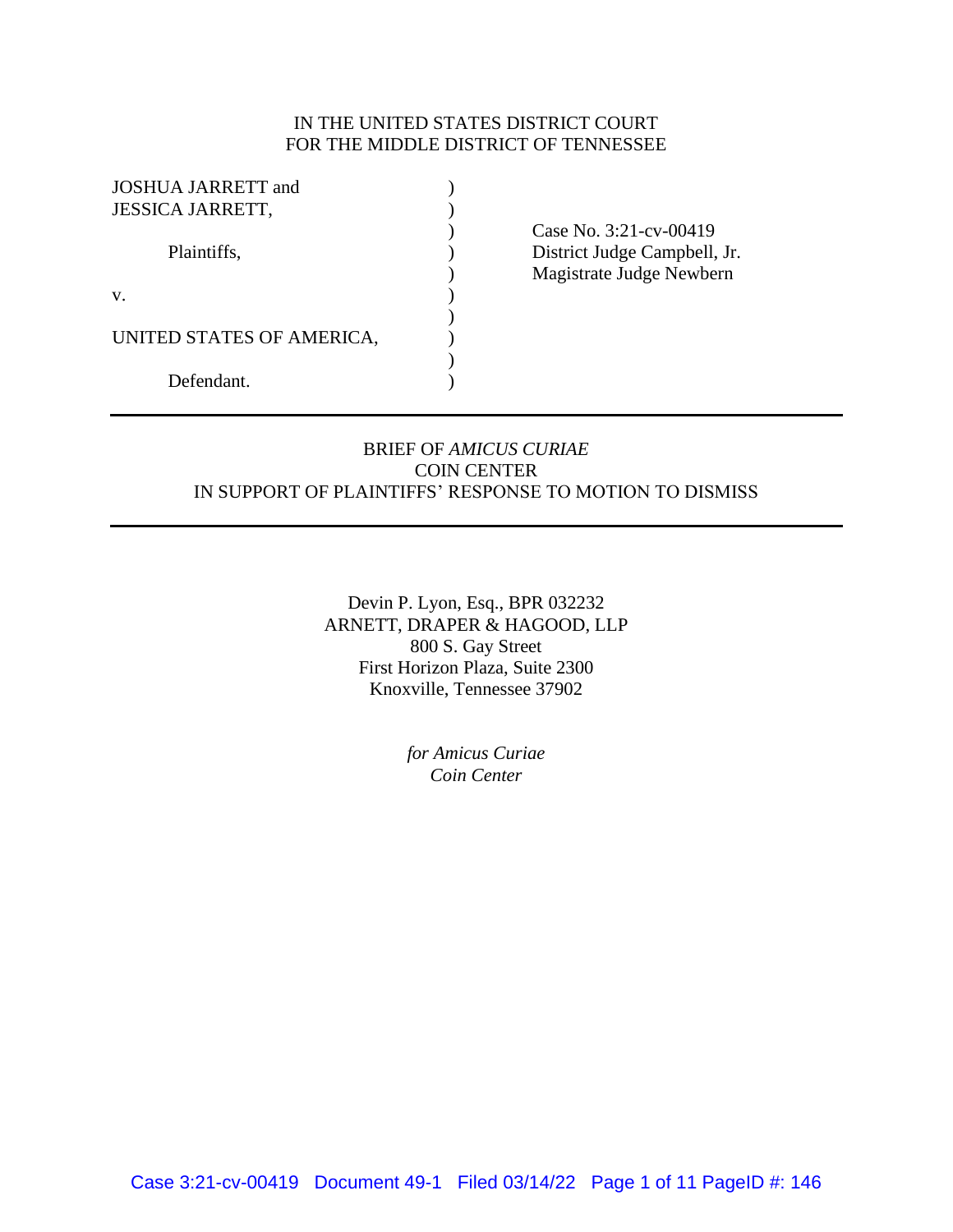# **TABLE OF CONTENTS**

# **Page Number**

| <b>TABLE OF CONTENTS</b>      |                                   | $\mathbf{ii}$   |
|-------------------------------|-----------------------------------|-----------------|
|                               | <b>TABLE OF AUTHORITIES</b>       | $\cdots$<br>111 |
| Ι.                            | <b>INTEREST OF AMICUS CURIAE</b>  |                 |
| $\mathbf{I}$                  | <b>ISSUE PRESENTED FOR REVIEW</b> |                 |
| III.                          | <b>LAW AND ARGUMENT</b>           | $\overline{2}$  |
| IV.                           | <b>CONCLUSION</b>                 | 6               |
| <b>CERTIFICATE OF SERVICE</b> |                                   |                 |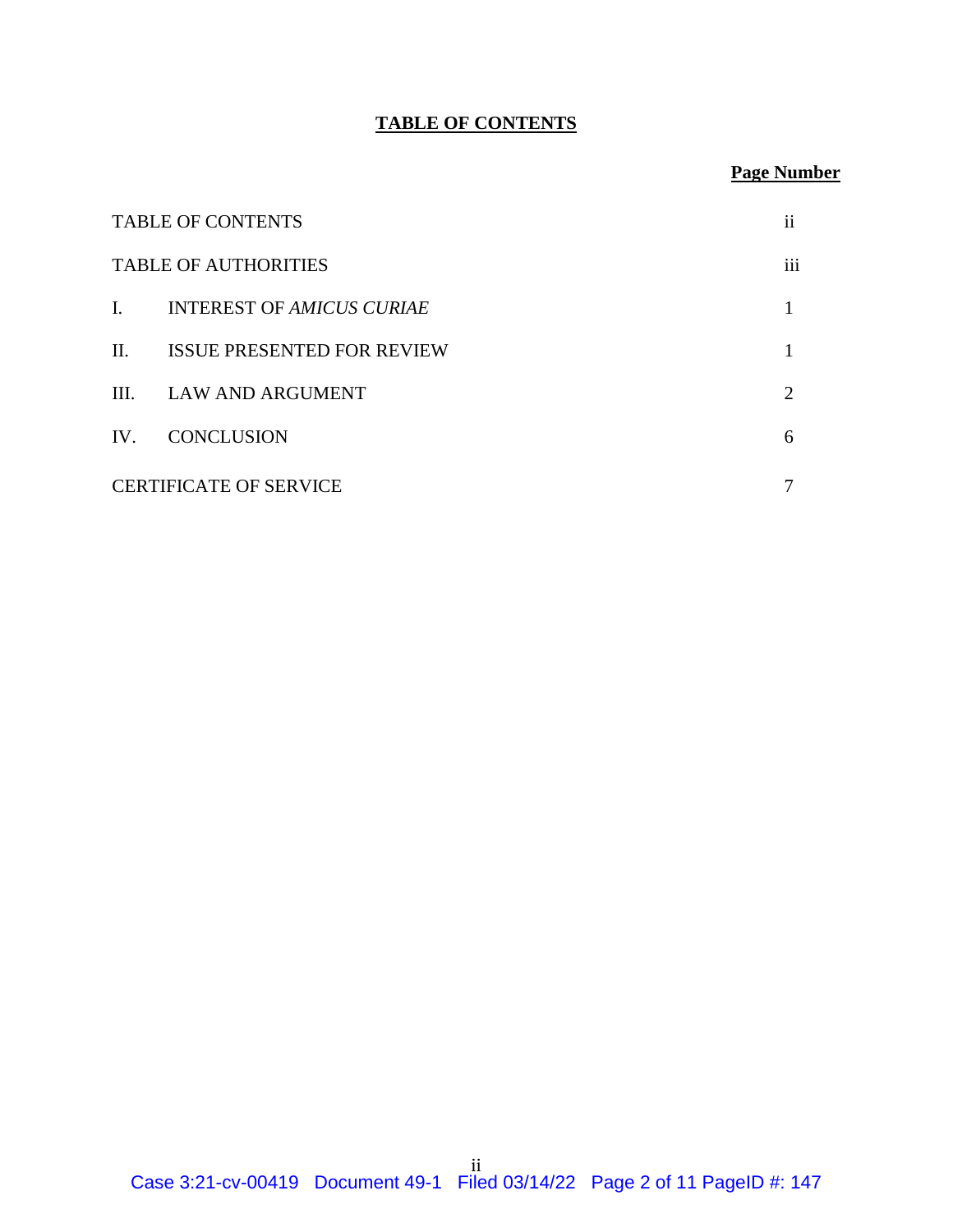## **TABLE OF AUTHORITIES**

### **Cases**

Drs. Hill & Thomas Co. v. United States, 392 F.2d 204, 205 (6th Cir. 1968) ........................... 1, 4

## **Other Authorities**

| Andreas Antonopoulos, The Internet of Money: A collection of talks by Andreas Antonopoulos:      |  |  |  |  |  |  |  |
|--------------------------------------------------------------------------------------------------|--|--|--|--|--|--|--|
|                                                                                                  |  |  |  |  |  |  |  |
|                                                                                                  |  |  |  |  |  |  |  |
| Andrew Perrin, "16% of Americans say they have ever invested in, traded or used cryptocurrency," |  |  |  |  |  |  |  |
| Pew Research Center, November 11, 2021, https://www.pewresearch.org/fact-                        |  |  |  |  |  |  |  |
| $\text{tank}/2021/11/11/16$ -of-americans-say-they-have-ever-invested-in-traded-or-used-         |  |  |  |  |  |  |  |
|                                                                                                  |  |  |  |  |  |  |  |

"Bitcoin Mining Map," Cambridge Bitcoin Electricity Consumption Index, Cambridge University Centre for Alternative Finance, accessed March 8, 2022, https://ccaf.io/cbeci/mining\_map .... 2

- Congressional Budget Office, "Trends in the Internal Revenue Service's Funding and Enforcement," July 2020, https://www.cbo.gov/publication/56467........................................... 5
- Daniel Kuhn, "IRS Initiates 'Operation Hidden Treasure' to Root Out Unreported Crypto Income," *CoinDesk*, March 7, 2021, https://www.coindesk.com/markets/2021/03/07/irsinitiates-operation-hidden-treasure-to-root-out-unreported-crypto-income/ ......................................................................................................................................................... 5

Drew Desilver, "IRS among least-popular federal agencies," *Pew Research Center*, May 16, 2013, https://www.pewresearch.org/fact-tank/2013/05/16/irs-among-least-popular-federal-agencies/..... ......................................................................................................................................................... 5

- "Emmer Leads Bipartisan Blockchain Caucus Letter to the IRS Ahead of Tax Day Urging Virtual Currency Guidance," Rep. Top Emmer, April 11, 2019, https://emmer.house.gov/2019/4/emmer-leads-bipartisan-blockchain-caucus-letter-irs-aheadtax-day-urging............................................................................................................................. 3
- Government Accountability Office, "Virtual Currencies: Additional Information Reporting and Clarified Guidance Could Improve Tax Compliance," GAO-20-188, February 12, 2020, https://www.gao.gov/products/gao-20-188................................................................................. 3
- Internal Revenue Service, "Comprehensive Taxpayer Attitude Survey (CTAS) 2020," Executive Report, November 11, 2020, https://www.irs.gov/pub/irs-pdf/p5296.pdf.................................. 5

Internal Revenue Service, Notice 2014-21, https://www.irs.gov/pub/irs-drop/n-14-21.pdf .......... 4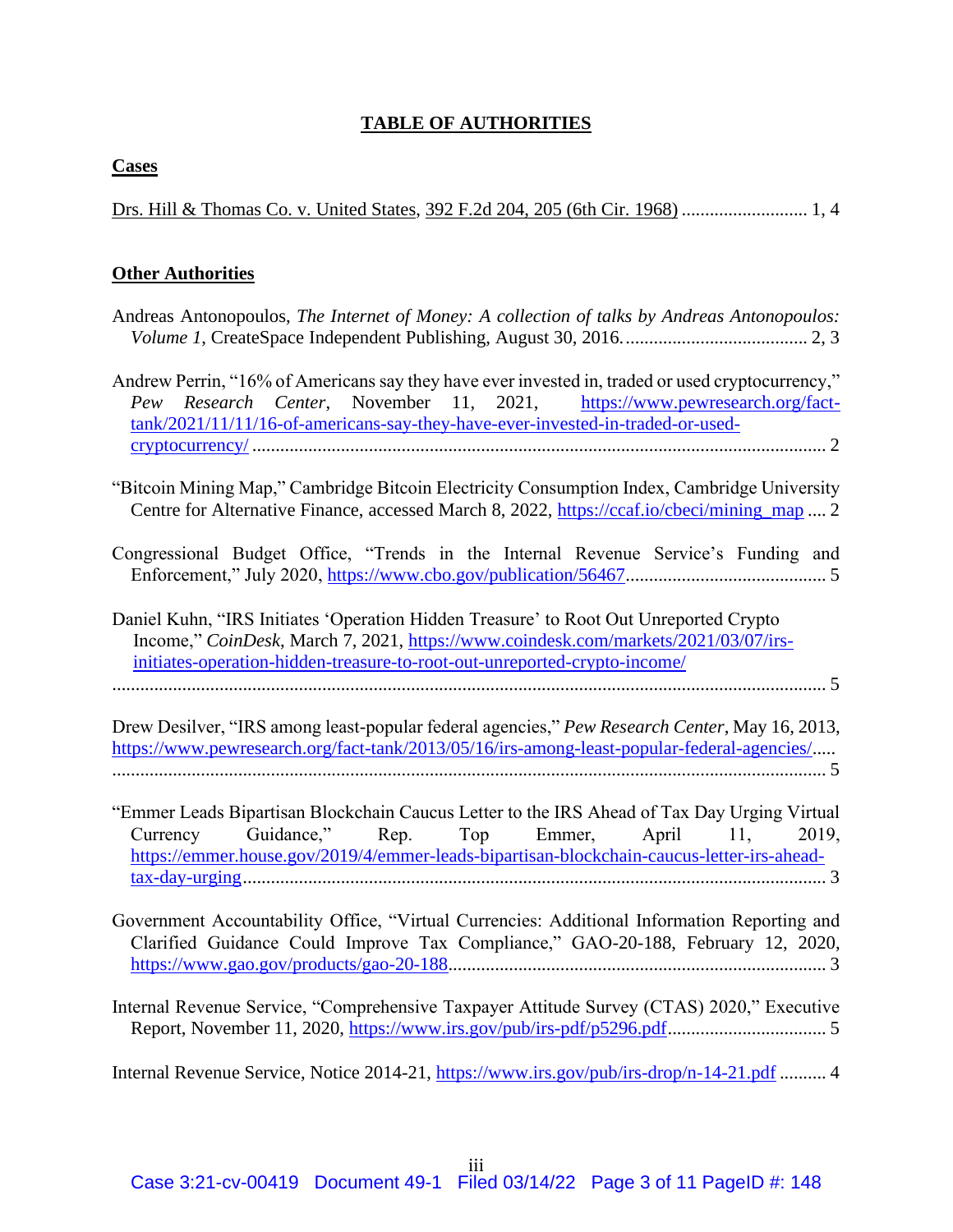- "IRS Waves White Flag in Lawsuit Over Taxability of Cryptocurrency Staking Reward," *Proof of Stake Alliance*, February 3, 2022, https://www.proofofstakealliance.org/wpcontent/uploads/2022/02/POSA-Press-Release-Feb-3-2022.pdf................................................ 4
- James Foust, "A Duty to Answer: Six Basic Questions and Recommendations for the IRS on Crypto Taxes," *Coin Center*, April 2019, https://www.coincenter.org/a-duty-to-answer-sixbasic-questions-and-recommendations-for-the-irs-on-crypto-taxes/.......................................... 3
- Michael McSweeney, "Exchanges call for greater regulatory clarity at IRS crypto tax summit," *The Block*, March 3, 2020, https://www.theblockcrypto.com/post/57639/exchanges-crypto-irstax-summity-clarity..................................................................................................................... 3
- Peter Van Valkenburgh, "Exploring the Cryptocurrency and Blockchain Ecosystem," testimony and answers before the United States Senate Committee on Banking, Housing, and Urban Affairs, October 11, 2018, https://www.banking.senate.gov/hearings/exploring-thecryptocurrency-and-blockchain-ecosystem ................................................................................ 2
- Peter Van Valkenburgh, "IRS signals retreat in court battle that could reshape block reward taxation," *Coin Center*, February 3, 2022, https://www.coincenter.org/irs-signals-retreat-incourt-battle-that-could-reshape-block-reward-taxation/............................................................. 4
- Peter Van Valkenburgh, "Open Blockchains and Decentralized Identity Standards," *Coin Center*, September 28, 2021, https://www.coincenter.org/open-blockchains-and-decentralized-identitystandards/ .................................................................................................................................... 2
- Rep. David Schweikert, et al., Letter to IRS Commissioner Charles P. Rettig, July 29, 2020, https://www.proofofstakealliance.org/wp-content/uploads/2022/03/Final-Proof-of-Stake-IRS-Letter-7.29.20.pdf ................................................................................................................... 3, 4
- Treasury Inspector General for Tax Administration, "The Internal Revenue Service Can Improve Taxpayer Compliance for Virtual Currency Transactions," Ref. No. 2020-30-066, September 24, 2020, https://www.treasury.gov/tigta/auditreports/2020reports/202030066fr.pdf............... 3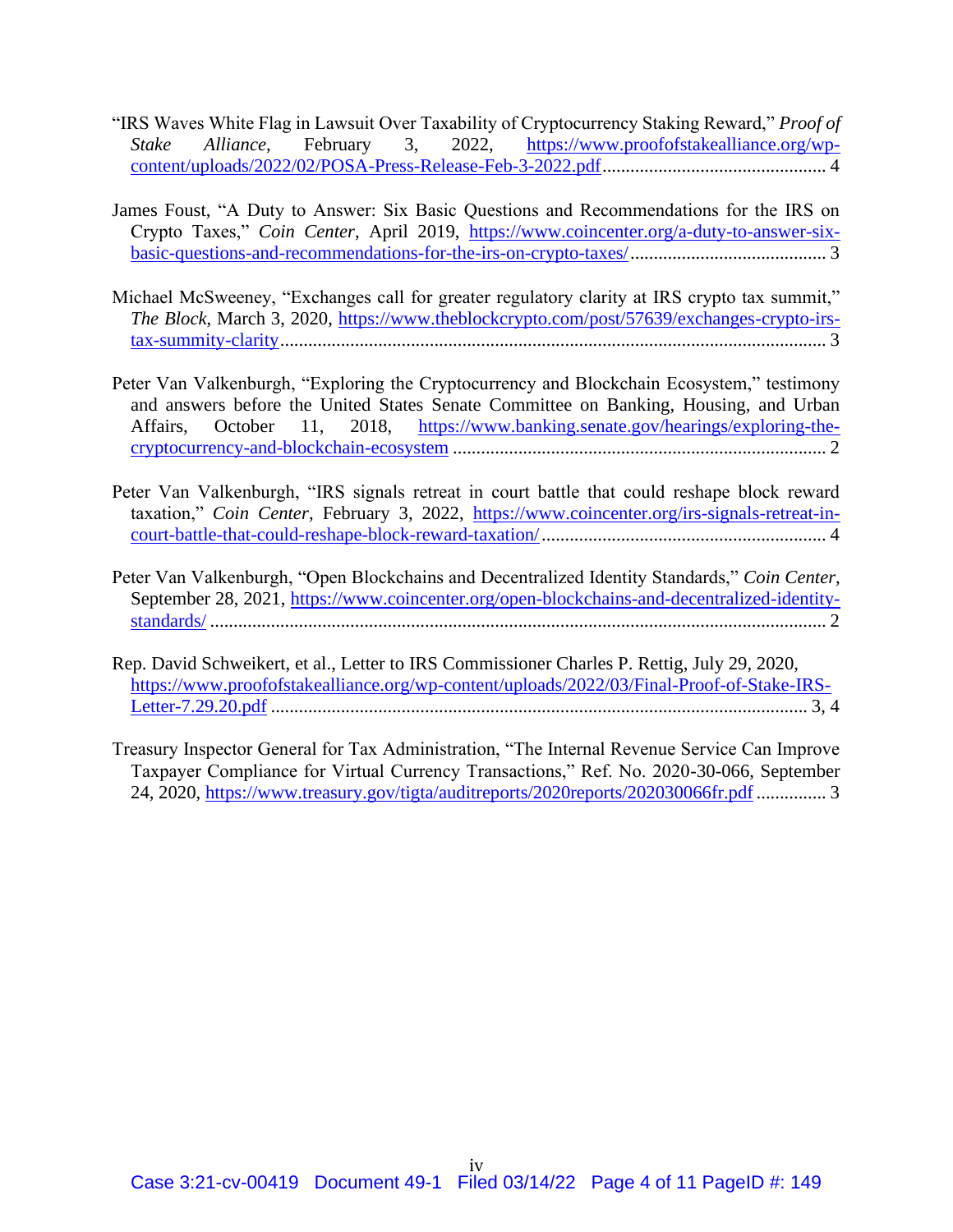### **I. INTEREST OF** *AMICUS CURIAE* **<sup>1</sup>**

The Government has offered the plaintiffs a refund in the hopes of mooting this case. Sixth Circuit precedent states that when analyzing whether a refund offer moots a case, courts should consider whether the plaintiff's claim presents a question of "public importance." See Drs. Hill & Thomas Co. v. United States, 392 F.2d 204, 205 (6th Cir. 1968) ("[u]nder the facts as stated above, we believe that the only arguable grounds for avoidance of dismissal for mootness would be the probability of immediate repetition of the issue and the public importance of a final decision"). Coin Center files this brief to explain why the question presented in this case has immense public importance.

Coin Center is an independent, non-profit research center focused on the public policy issues facing digital currency technologies such as Bitcoin and others. Coin Center's mission is to build a better public understanding of these technologies and to promote a regulatory climate that preserves the freedom to innovate using blockchain technologies. Coin Center frequently produces and publishes policy research from respected academics and experts, educates policymakers at all levels of government and the media about blockchain technology, and promotes sound public policy.

#### **II. ISSUE PRESENTED FOR REVIEW**

Whether an offer of a refund moots a lawsuit where the refund was rejected by Plaintiffs and the matter being litigated is a matter of public importance requiring a final decision from this Court.

<sup>1</sup> No party's counsel authored this brief in whole or in part, and no one other than *amicus curiae* contributed money to fund the brief's preparation or submission.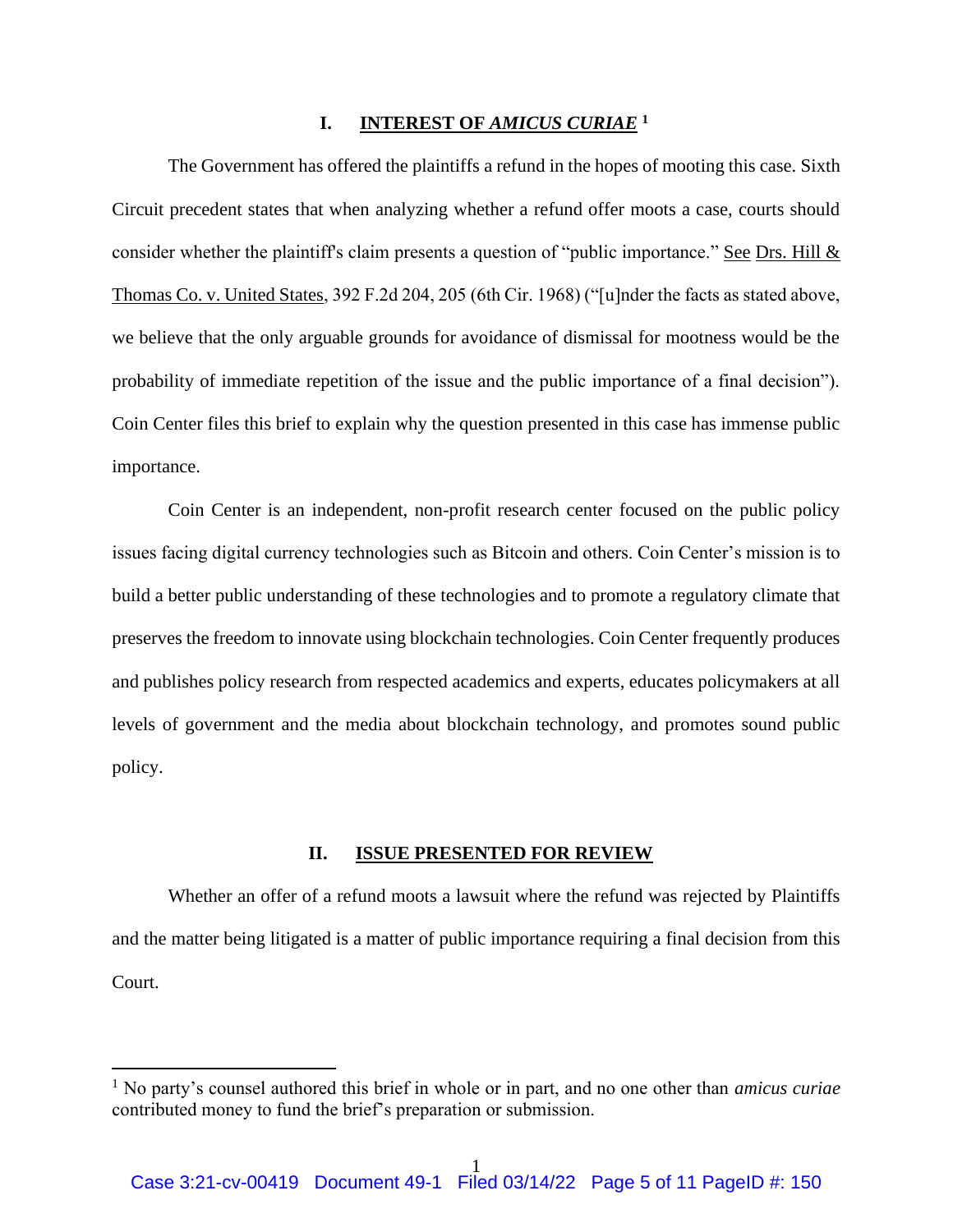#### **III. LAW AND ARGUMENT**

A final decision in this case would carry great public importance. Millions of Americans now use cryptocurrencies, and a substantial fraction of those users also generate blockchain rewards through mining and staking activities. See Andrew Perrin, "16% of Americans say they have ever invested in, traded or used cryptocurrency," *Pew Research Center*, November 11, 2021, https://www.pewresearch.org/fact-tank/2021/11/11/16-of-americans-say-they-have-everinvested-in-traded-or-used-cryptocurrency/; "Bitcoin Mining Map," Cambridge Bitcoin Electricity Consumption Index, Cambridge University Centre for Alternative Finance, accessed March 8, 2022, https://ccaf.io/cbeci/mining\_map.<sup>2</sup> This is a good thing. While these technologies carry risks and may be used for trivial or even criminal pursuits, they are also a significant improvement over existing payments and digital identity systems. See Peter Van Valkenburgh, "Exploring the Cryptocurrency and Blockchain Ecosystem," testimony and answers before the United States Senate Committee on Banking, Housing, and Urban Affairs, October 11, 2018, https://www.banking.senate.gov/hearings/exploring-the-cryptocurrency-and-blockchainecosystem; Peter Van Valkenburgh, "Open Blockchains and Decentralized Identity Standards," *Coin Center*, September 28, 2021, https://www.coincenter.org/open-blockchains-anddecentralized-identity-standards/.

The emergence of open public digital ledgers, i.e., cryptocurrency blockchains, will be as consequential for American economic development and the individual speech and privacy rights of Americans as was the development of the open internet in the 1990s and 2000s. See Andreas Antonopoulos, *The Internet of Money: A collection of talks by Andreas Antonopoulos: Volume 1*,

<sup>&</sup>lt;sup>2</sup> Pursuant to LR7.01(d)(5), all authorities within this brief that are not available in a reporter or legal research database are attached as **Collective Exhibit 1**.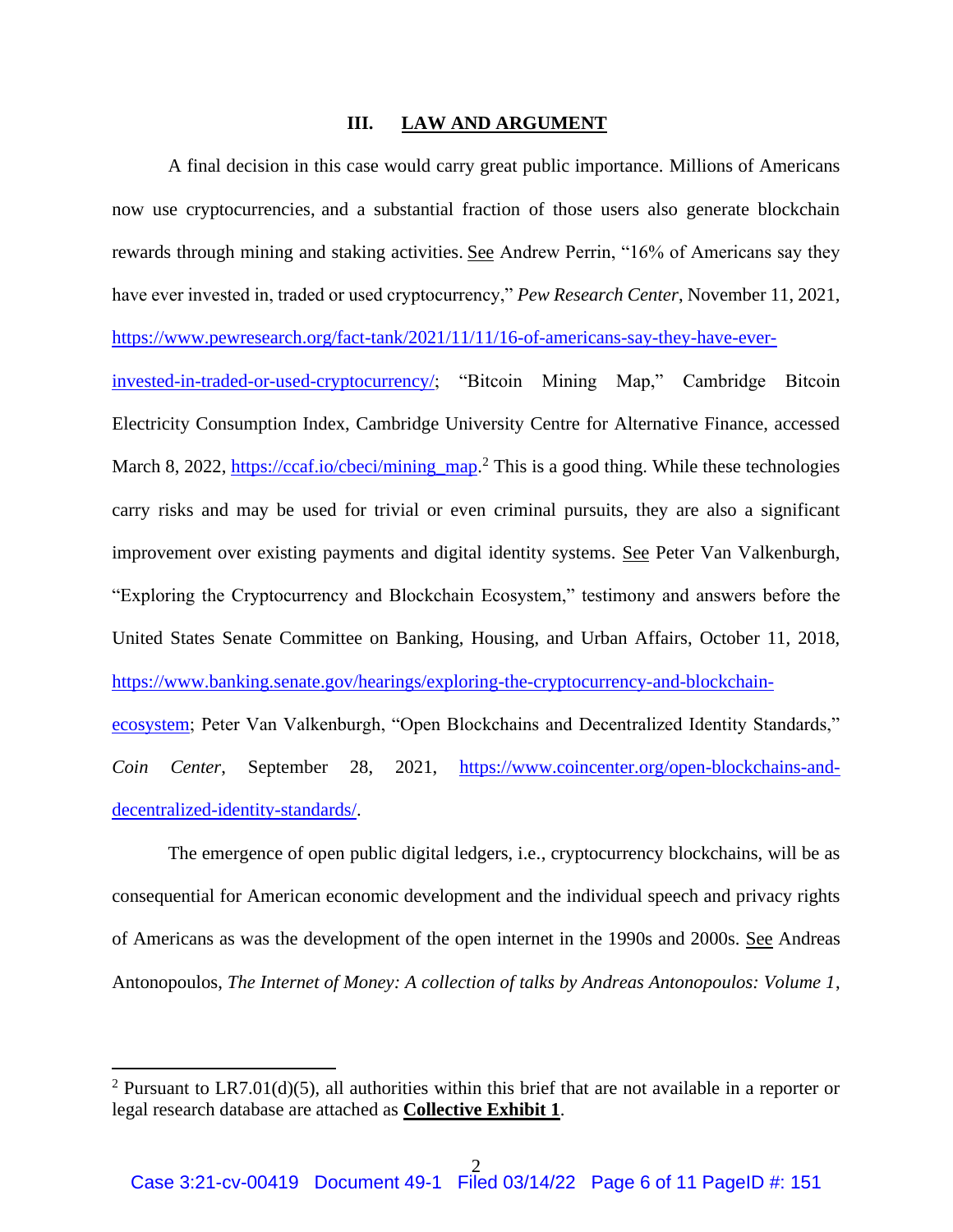CreateSpace Independent Publishing, August 30, 2016. Cryptocurrency users want to pay their fair share of taxes, and several ecosystem participants have urged the IRS to offer clarity regarding tax liabilities so that both the value of the technology and our national tax revenue can grow. See Michael McSweeney, "Exchanges call for greater regulatory clarity at IRS crypto tax summit," *The Block*, March 3, 2020, https://www.theblockcrypto.com/post/57639/exchanges-crypto-irstax-summity-clarity.

Nonetheless, the Internal Revenue Service has repeatedly failed to offer taxpayers clear guidance on cryptocurrency transactions. This failure has been identified by concerned members of Congress, the Government Accountability Office, the Treasury Inspector General for Tax Administration, and nonprofit advocacy organizations. See "Emmer Leads Bipartisan Blockchain Caucus Letter to the IRS Ahead of Tax Day Urging Virtual Currency Guidance," Rep. Top Emmer, April 11, 2019, https://emmer.house.gov/2019/4/emmer-leads-bipartisan-blockchain-caucusletter-irs-ahead-tax-day-urging; Government Accountability Office, "Virtual Currencies: Additional Information Reporting and Clarified Guidance Could Improve Tax Compliance," GAO-20-188, February 12, 2020, https://www.gao.gov/products/gao-20-188; Treasury Inspector General for Tax Administration, "The Internal Revenue Service Can Improve Taxpayer Compliance for Virtual Currency Transactions," Ref. No. 2020-30-066, September 24, 2020, https://www.treasury.gov/tigta/auditreports/2020reports/202030066fr.pdf; James Foust, "A Duty to Answer: Six Basic Questions and Recommendations for the IRS on Crypto Taxes," *Coin Center*, April 2019, https://www.coincenter.org/a-duty-to-answer-six-basic-questions-andrecommendations-for-the-irs-on-crypto-taxes/.

On the specific issue of block reward taxation, a bipartisan group within Congress urged the IRS to revisit past guidance and offer clearer rules in the summer of 2020. See Rep. David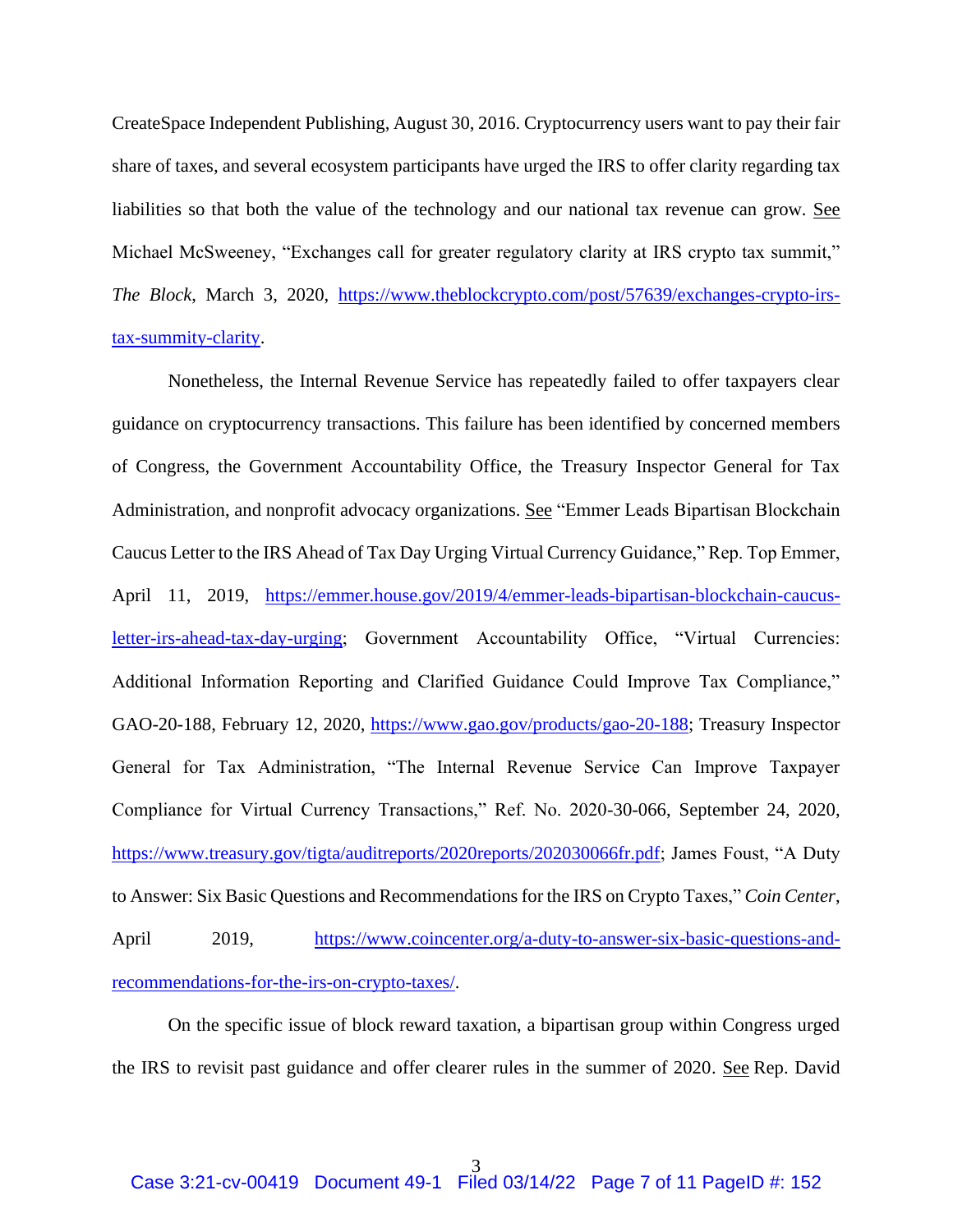Schweikert, et al., Letter to IRS Commissioner Charles P. Rettig, July 29, 2020, https://www.proofofstakealliance.org/wp-content/uploads/2022/03/Final-Proof-of-Stake-IRS-Letter-7.29.20.pdf.

Moreover, to the extent existing guidance on block reward taxation was clear, the IRS's decision in this case to offer the plaintiff a refund directly contradicts that past guidance without offering new guidance regarding why they have changed course. See Internal Revenue Service, Notice 2014-21, https://www.irs.gov/pub/irs-drop/n-14-21.pdf; "IRS Waves White Flag in Lawsuit Over Taxability of Cryptocurrency Staking Reward," *Proof of Stake Alliance*, February 3, 2022, https://www.proofofstakealliance.org/wp-content/uploads/2022/02/POSA-Press-Release-Feb-3-2022.pdf; Peter Van Valkenburgh, "IRS signals retreat in court battle that could reshape block reward taxation," *Coin Center*, February 3, 2022, https://www.coincenter.org/irssignals-retreat-in-court-battle-that-could-reshape-block-reward-taxation/.

By attempting to moot this important case, the IRS is increasing uncertainty for thousands if not millions of already confused taxpayers. Its actions represent nothing more than an attempt to get out of an important court case that would, if it was allowed to continue, offer public clarity on a tax question with far reaching implications. For these reasons, the Government's Motion to Dismiss should be denied. The public importance of the subject matter demands a clear and binding holding irrespective of the offer of a refund. See Drs. Hill & Thomas Co. v. United States, 392 F.2d 204, 205 (6th Cir. 1968) ("[u]nder the facts as stated above, we believe that the only arguable grounds for avoidance of dismissal for mootness would be the probability of immediate repetition of the issue and the public importance of a final decision").

Compounding the public's uncertainty regarding cryptocurrency taxation, the enforcement efforts of the IRS have ramped up. See Daniel Kuhn, "IRS Initiates 'Operation Hidden Treasure'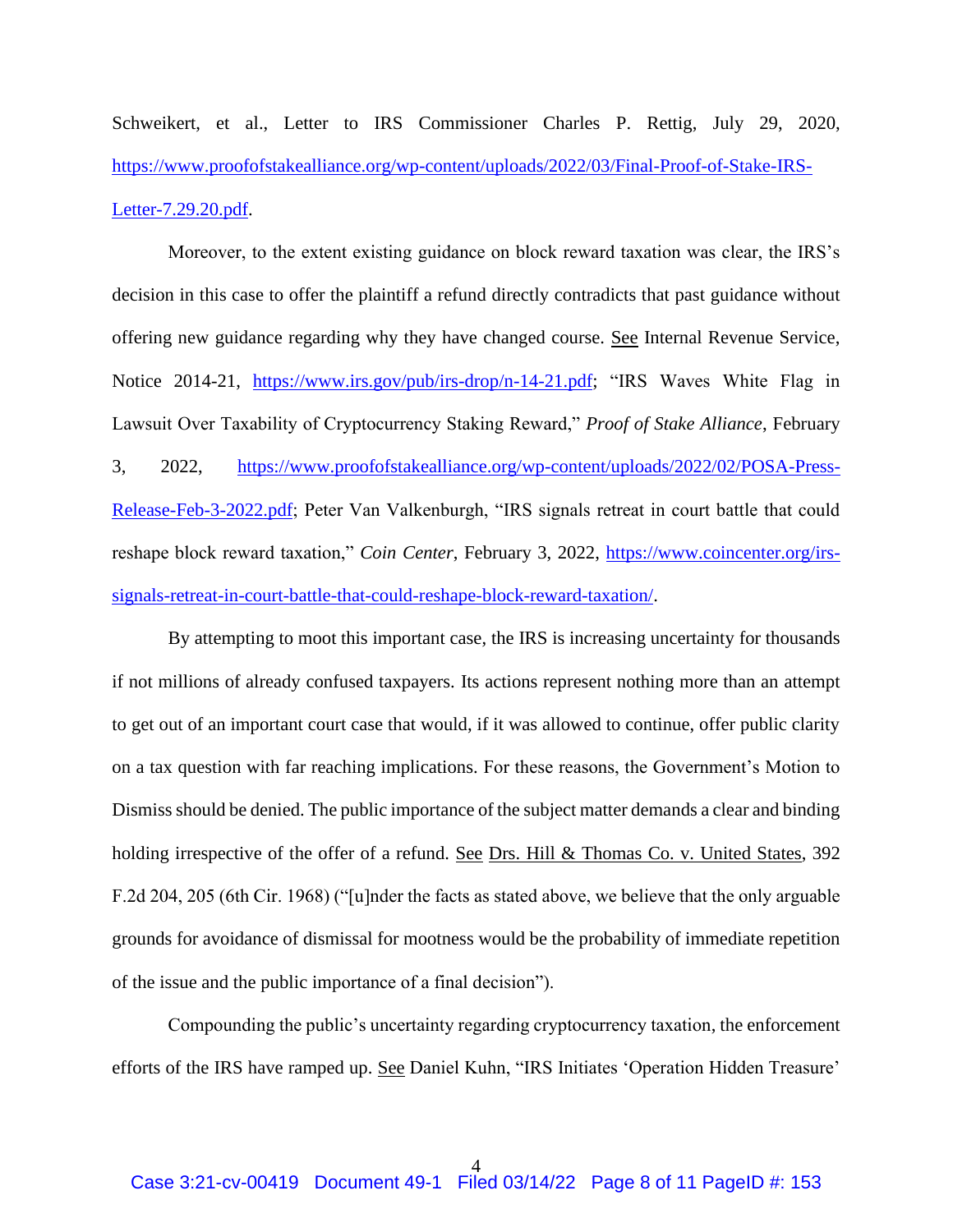to Root Out Unreported Crypto Income," *CoinDesk*, March 7, 2021, https://www.coindesk.com/markets/2021/03/07/irs-initiates-operation-hidden-treasure-to-root-

out-unreported-crypto-income/. Starving taxpayers of clear policy statements while simultaneously expanding enforcement of unclear rules will erode taxpayer faith in the rule of law, reduce tax compliance and tax revenue because of the costs inherent in determining a correct approach, and subject thousands of taxpayers to potential criminal liability without reasonable attempts to make them aware of those liabilities and how they can be avoided. See Drew Desilver, "IRS among least-popular federal agencies," *Pew Research Center*, May 16, 2013, https://www.pewresearch.org/fact-tank/2013/05/16/irs-among-least-popular-federal-agencies/; Congressional Budget Office, "Trends in the Internal Revenue Service's Funding and Enforcement," July 2020, https://www.cbo.gov/publication/56467; Internal Revenue Service, "Comprehensive Taxpayer Attitude Survey (CTAS) 2020," Executive Report, November 11, 2020, https://www.irs.gov/pub/irs-pdf/p5296.pdf. Such a result would be an offense to the rule of law and the dignity and rights of taxpayers.

We eagerly await a decision from this Court on these important questions.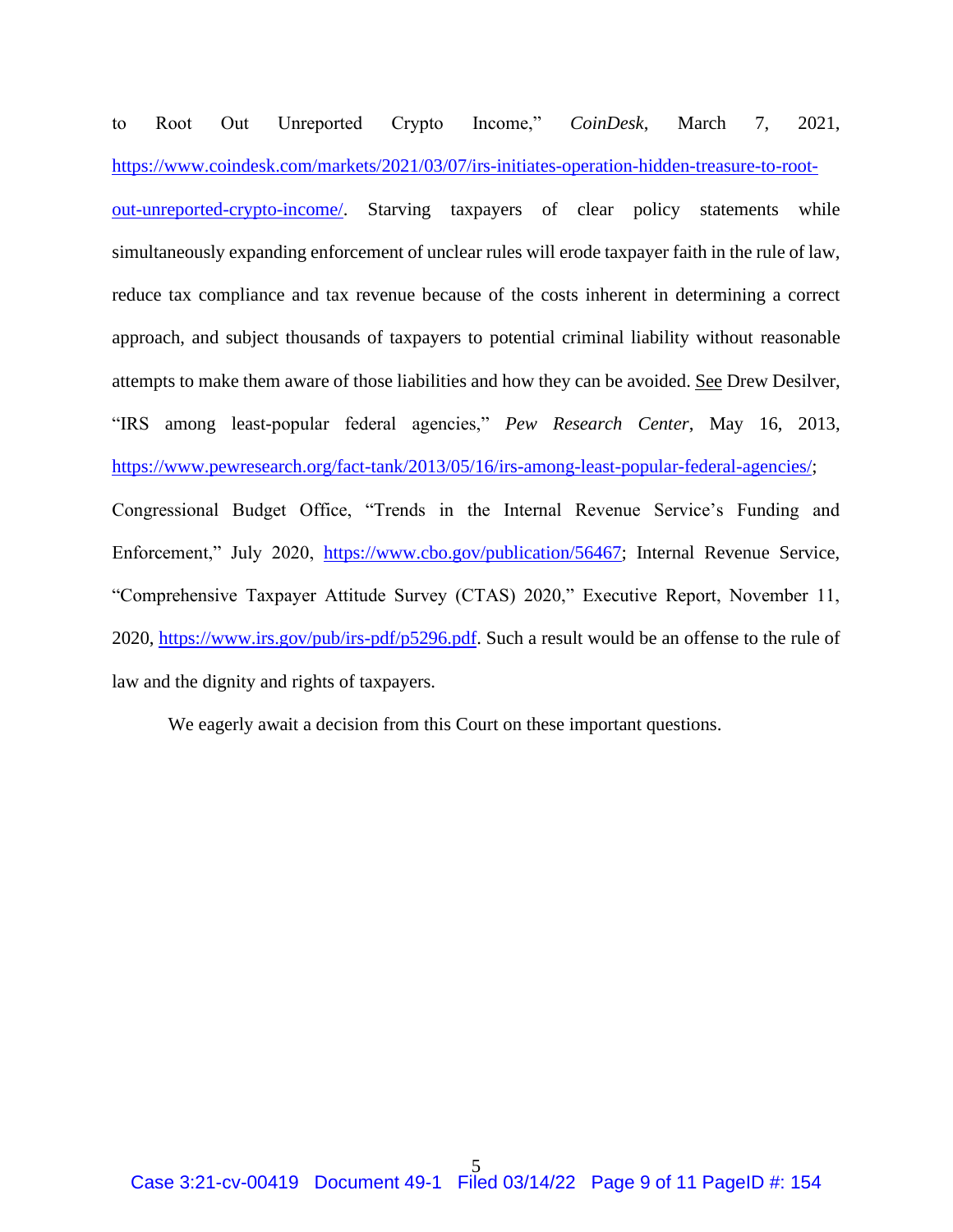### **IV. CONCLUSION**

For these reasons, *amicus curiae* Coin Center respectfully requests this Court deny the Department of Justice's Motion to Dismiss as this is a matter of public importance requiring a final decision.

Respectfully submitted,

Coin Center

Dated: March 14, 2022 By: /s/ Devin P. Lyon Devin P. Lyon, BPR 032232 **ARNETT, DRAPER & HAGOOD, LLP** 800 S. Gay Street First Horizon Plaza, Suite 2300 Knoxville, Tennessee 37902 *Attorney for Amicus Curiae*